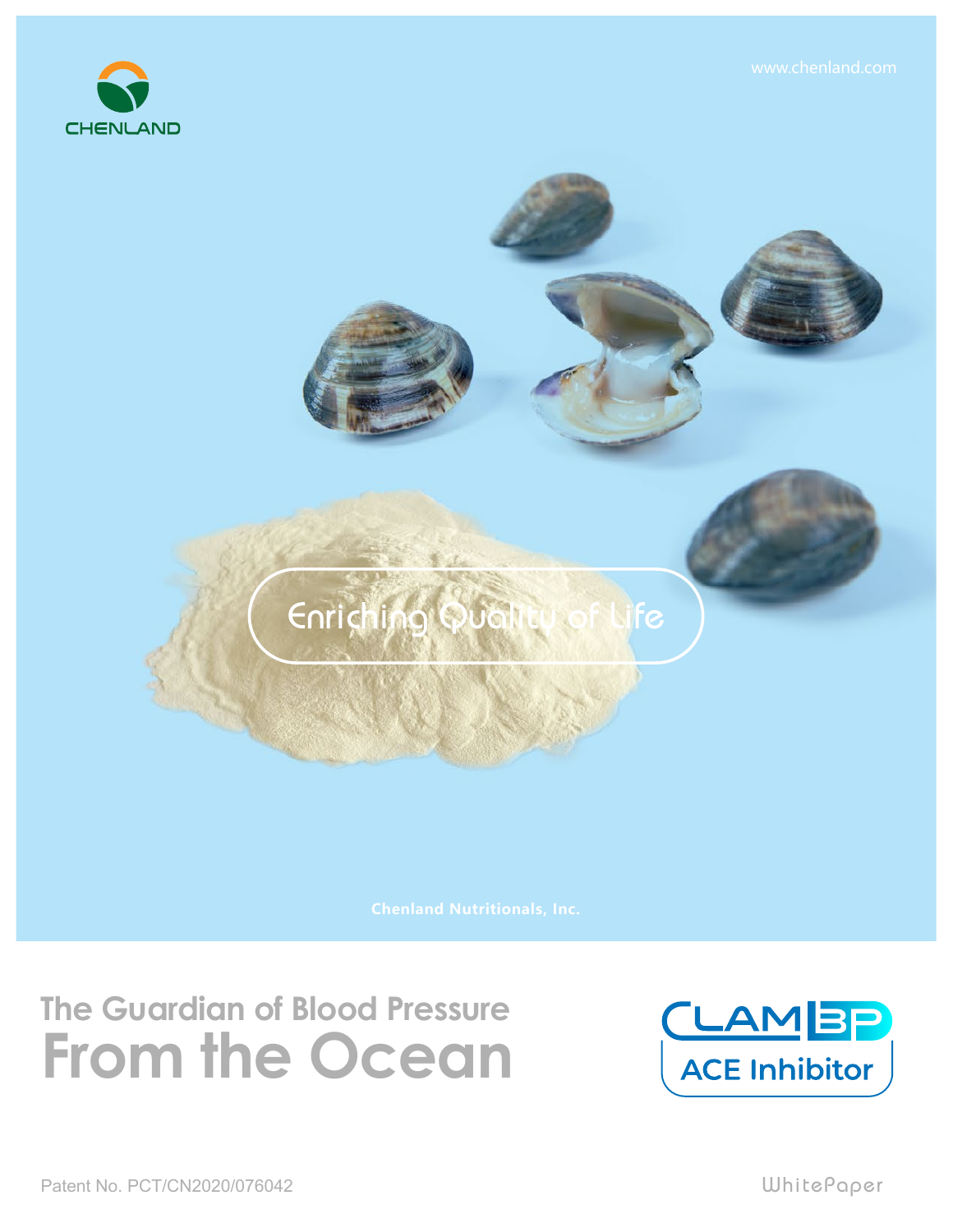## Index

Introduction

1

What is ClamBP™ 2

Scientific Studies 4

Why Choose ClamBP™ 8

**<sup>●</sup>** www.chenland.com **©** (949) 308-2270

**■ (949) 308-2276 info@chenland.com** 

3 Park Plaza, Suite 0410 Irvine, CA 92614, USA